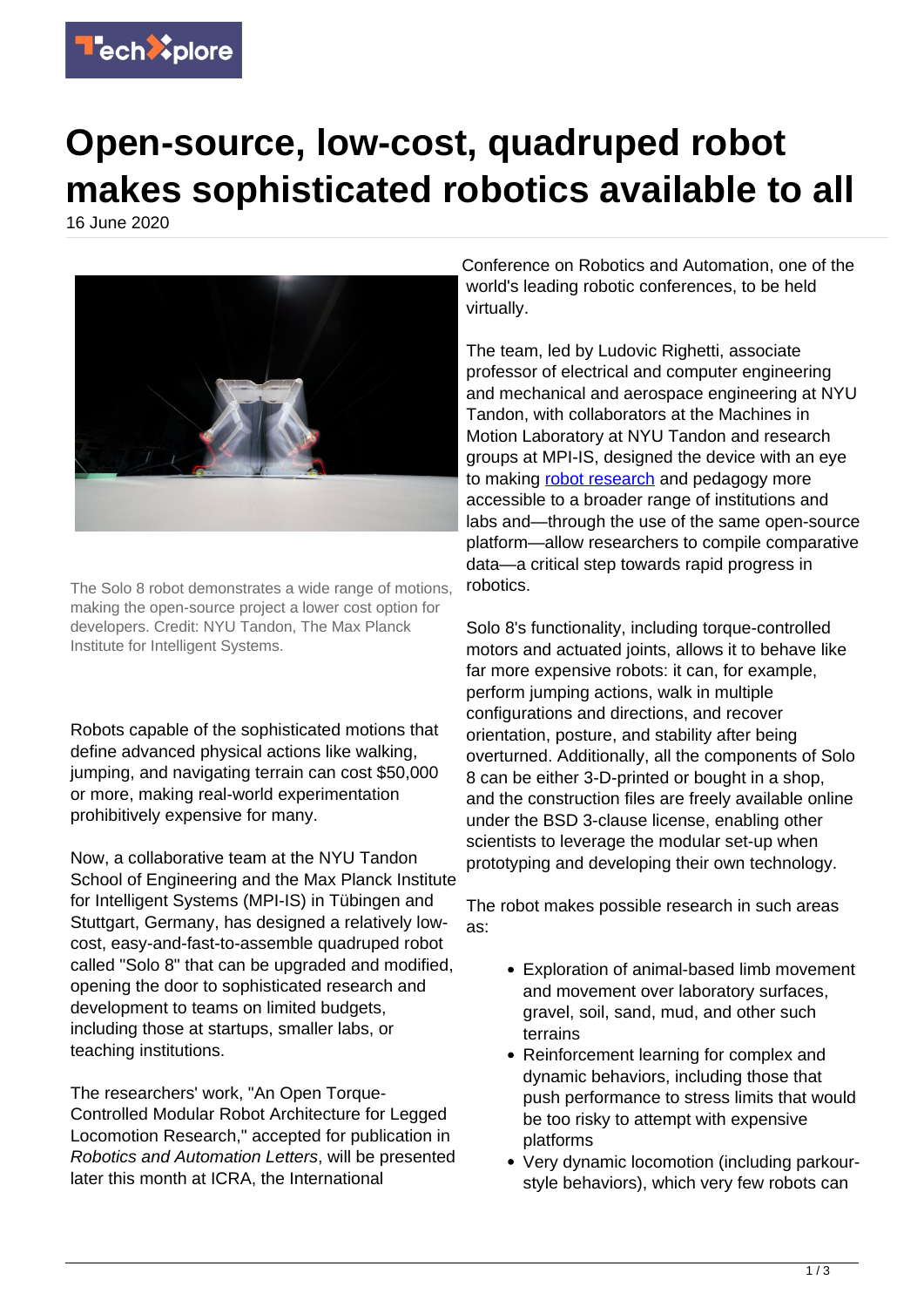

perform

- Manipulation of the environment (such as opening doors or pushing buttons)
- Integration of robots with advanced communications technology (The team is conducting NSF-funded research with NYU WIRELESS on control for Solo through 5G wireless)

Developed under the aegis of the Open Dynamic Robot Initiative, the project was launched in 2016 by Righetti and MPI-IS investigators Felix Grimminger, a mechatronics engineer, and Alexander Badri-Spröwitz, leader of the Dynamic Locomotion research group. It was originally funded thousand Euros, the robot, homemade and easy to by Righetti's ERC Starting Grant and then by several MPI-IS' grassroots projects and a U.S. National Science Foundation grant.

## **Step by step, the four-legged robot is going places**

"Already many universities have approached us, and wish to make a copy of our robot and use it as a research platform," said Righetti, a research group leader at MPI-IS in addition to his duties at Tandon. He explained that the concept was recently used by the Empirical Inference Department at the MPI-IS to build robotic fingers that can manipulate objects.

"Our robot platform is a great base to quickly prototype and build high-performance hardware," he continued. "In return we benefit, because other researchers can contribute to the project; for example colleagues at the LAAS-CNRS in France have developed an electronic board to help communicate with the robot over WiFi. Also, complex control and learning algorithms can be rapidly tested on the platform, decreasing the time from idea to experimental validation. It greatly simplifies our research, and our open-source approach allows us to compare algorithms with other laboratories. In my lab here in New York, we have developed very efficient motion optimization algorithms, but testing them on a complex, heavy robot can easily take half a year of work for several researchers, while this can be done more easily with Solo. That was a big deal for us."

## **No need to reinvent the wheel**

"For a research group to develop such a robot themselves, it takes easily four years of work," said Badri-Spröwitz. "Additionally, you need a wide range of expertise. Our platform is the combined knowledge of several teams. Now any lab worldwide can go online, download the files and print the parts, and buy the remaining components from the catalog. And everybody can add extra features, within a few extra weeks. Done—you've got yourself a world-class robot."

He added that with an estimated price of a few tweak to meet individual research goals, is more accessible to greater numbers of researchers and instructors than a store-bought legged robot.

"Solo has some novel capabilities that we are interested to explore in the future," said Grimminger. "It has an extensive range of motion, for example. When the robot falls on its back, it can configure the legs the other way and just stand up. Or it can jump up to reach 65 cm from a standing height of 24 cm."

Thanks to torque-controlled motors, the robot achieves a spring-like behavior, which perform like muscles and elastic tendons in animal legs.

"Note that the robot uses virtual springs, not mechanical springs. And as virtual springs, they can be programmed. You can, for instance, adjust the spring stiffness from soft to hard, which is interesting because we see variable stiffness in humans and animals, and with adjusted stiffness the robot achieves adaptive and robust locomotion behavior," Badri-Spröwitz added.

Solo 8 weighs just over 2 kilograms, providing a very high power to weight ratio. Most quadruped robots are significantly heavier and therefore more dangerous and harder to handle in a research environment. With a low weight, it now becomes easier and safer for students to handle the robot, which can even be carried in a backpack to be transported home or to a conference.

The robot carries the number eight in its name as